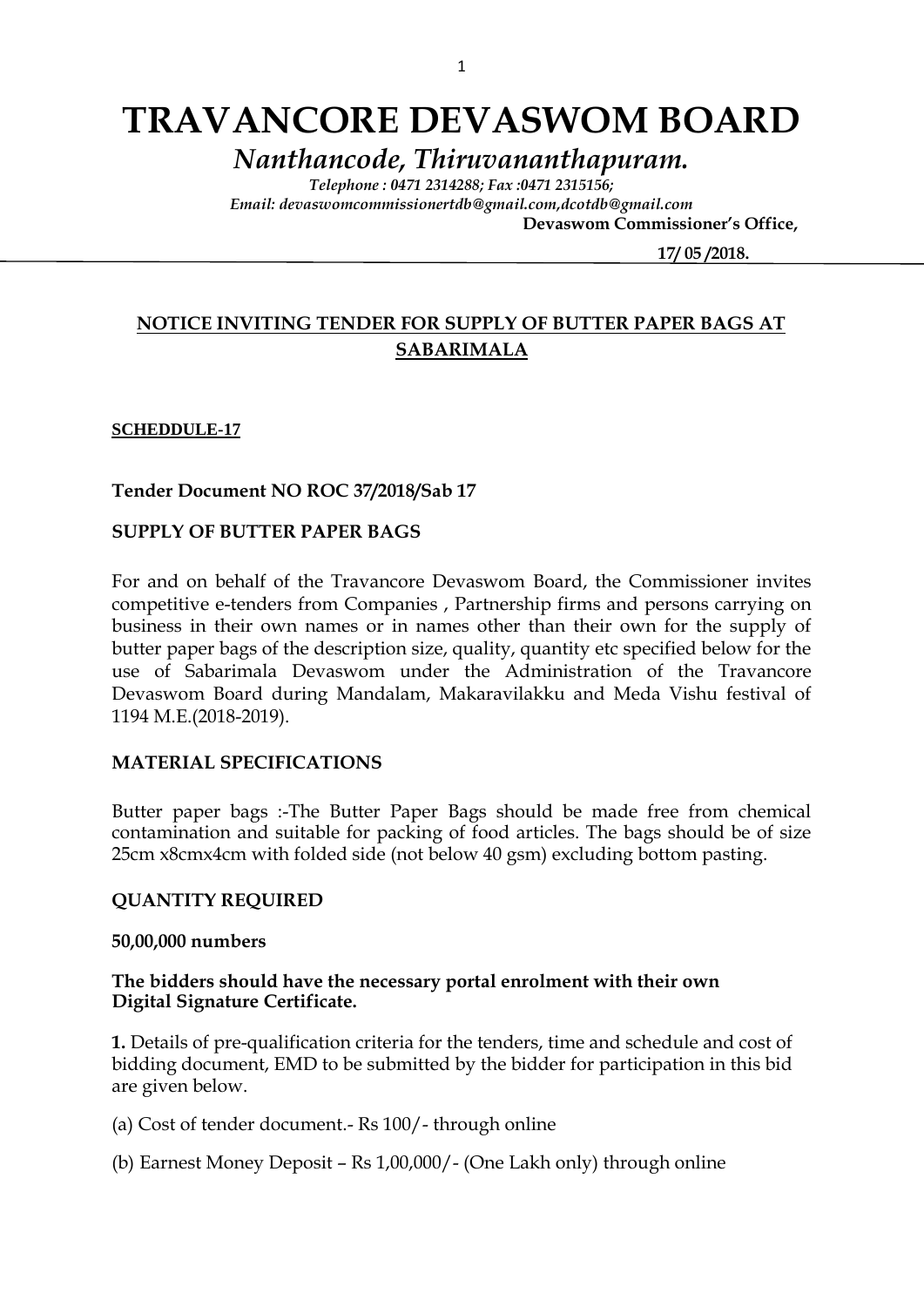### **Details of online payment are given separately in the Appendix attached with the tender document. (c) Pre-qualification criteria**

The tenderers are required to furnish following documents.

- A. A declaration as to the legal status of the tenderer (viz. whether the tenderer is an Individual or an individual carrying on business in a name other than his/her own name , partnership firm registered with the Registrar of firms or a company incorporated under the provision of the Companies Act etc. accompanied by documents as to prove legal status of the tenderer
- B.In the case of partnership firms true photocopies of the partnership deed, Registration Certificate issued by the Registrar of firms and the name and full particulars of all the continuing partners as entered in the Registrar of firms and In the case of Companies the Memorandum of Association and Articles of Association and the Certificate of incorporation and the Rules or Bylaws of the company attested by a Gazetted Government Servant or a Notary Public.
- C. The Balance sheet and profit and loss account for the three preceding Financial years, duly attested by a Chartered Accountant.
- D. Certificate showing the experience in the respective fields issued by the District level Officers of the Industries Department of the State Government.
- E. A Passport size photo along with three specimen signatures duly attested by a Gazetted Officer or Notary Public.
- F. The tenderer must submit an unconditional declaration accepting all the terms and conditions prescribed herein with regard to supply along with the tender and that he is not a defaulter to the Board on any earlier occasions.

**(d)** Mode of submission of tender : Tender should be submitted online in **'' e tenders.kerala.gov.in''.**

**(e)** Tender documents consisting of qualification information and eligibility criteria of bidders, Technical specification, schedule of quantities etc. are available in the web site **'' etenders.kerala.gov.in''.**

**(f)** Other details of tender documents will be available in the website **'' etenders.kerala.gov.in''.** 

**(g)** Travancore Devaswom Board reserves right to reject any or all tenders without assigning any reason thereof.

- **(h)** Tender closing date : 05**/06/2018, 11.00 AM**
- **(i)** Tender opening date : 07**/ 06/2018, 11.00 AM**.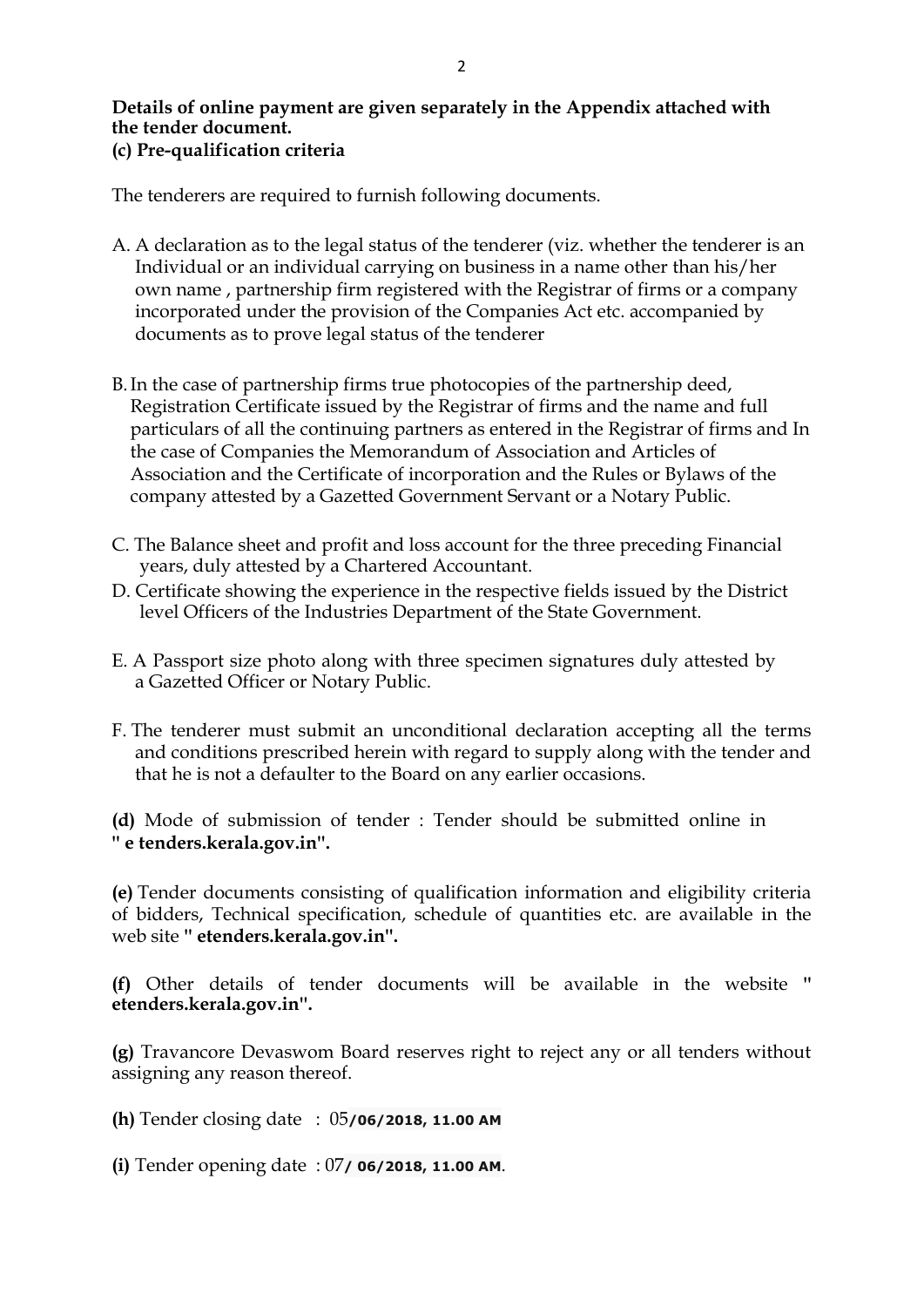# **Special instructions to the bidder for the e-submission of the bids**

(a) Bidder should do the registration in the tender site [http://etenders.kerala.gov.in](http://etenders.kerala.gov.in/) using the option available. Then the Digital Signature Registration has to be one with the e-token, after logging into the site. The e-token may be obtained from one of the authorized certifying authorities such as SIFY/TCS/nCode.

(b) If there is any clarification, this may be obtained online through the tender site or through the contract details. Bidder should take into account of the corrigendum published If any before submitting the bids through online.

(c) After the bid submission, the acknowledgement number given by the etendering system should be printed by the bidder and kept as a record of evidence for online submission of bid for the particular tender.

(d) The Tender Inviting Authority (TIA) will not be held responsible for any sort of the delay or the difficulties faced during the submission of bids through online by the bidders.

(e) The bidder submit the bid documents by online mode through the site http://etenders.kerala.gov.in .

Each document tobe uploaded through online for the tenders should be less than 2 MB. If any document is more than2 MB, it can be converted to rar/zip format and then the same can be uploaded. However if the file size is less than 1 MB the time for uploading transaction will be very fast. The total size of the documents in all the covers put up together, should be less than or equal to 12 MB.

(g) The bidder should ensure that the bid documents submitted should be free from virus and if the documents could not be opened, due to virus, during tender opening, the bid is liable to be rejected.

(h) The time settings fixed in the server side and displayed at the top of the tender site, will be valid for all actions of requesting bid submission, bid opening etc In the e-tender system. The bidders should follow this time during bid submission.

(i) All the data being entered by the bidders would be encrypted using PKI encryption techniques to ensure the secrecy of the data. The data entered will not be viewed by authorized persons during bid submission and not be viewable by any one until the time of bid opening. The submitted tender documents become readable only after the tender opening by the authorized individual.

(j) The confidentiality of the bids are maintained since the secured Socket Layer 128 bit Encryption technology is used. Data storage encryption of sensitive field is done.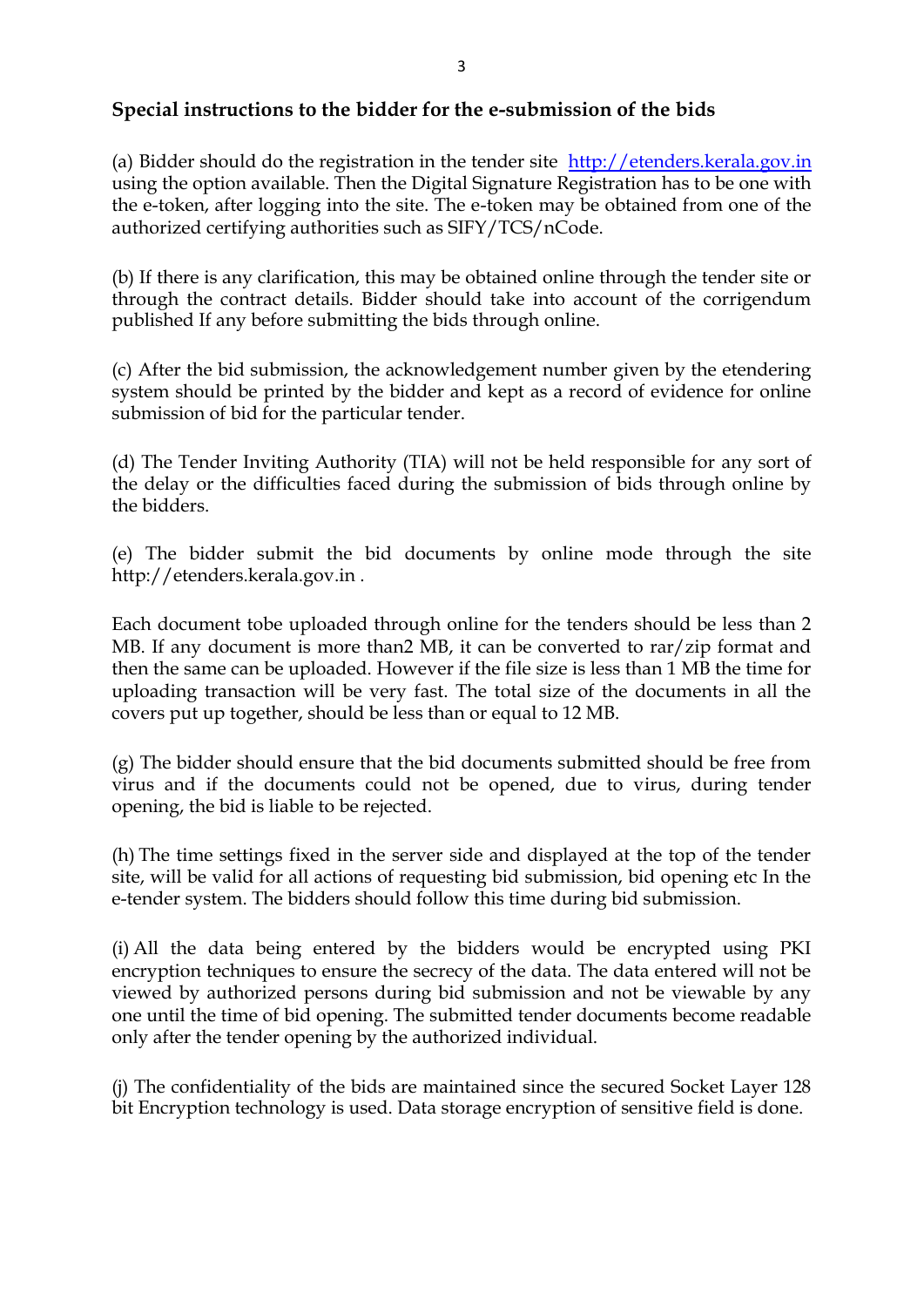# **TERMS AND CONDITIONS**

1.The rates should be inclusive of Excise duty, Sales Tax and for delivery at the store of Sabarimala.

2.The rates should be valid for one year.

3.The number of materials shown in the tender notice is the total approximate number required for the mentioned festivals together. In case more number of materials under the items are found necessary, the tenderer should be prepared to supply the same at the same rate.50% of the quantity should be supplied before 01- 10-2018 and the remaining before 30-11-2018.

4.The items to the extend of 5% of the total number of items should also be supplied so as to enable replacement of damaged ones.

5.The material should be packed safely and be delivered at the store of Sabarimala Devaswom.

6.Necessary agreement should be executed with the Executive Officer, Sabarimala within the stipulated time.

7.The Board reserves the right to apportion the quantity among the suppliers.

8.The successful tenderer shall within seven days of receipt of communication accepting the tender should deposit a sum equivalent to 10% of the total value of the material either in cash or furnish bank guarantee for a like sum as security for the due performance of the contract and shall execute an agreement with the Board. The period of Bank Guarantee shall be valid for one year from the date of agreement.

9. Failure to supply the required quantity of materials within the specified time or violation of any of the conditions of the contract may lead to the cancellation of the contract and the loss if any , incurred by the Board on this account will be recovered from the defaulter. The contractor is not entitled to enhanced rate under any circumstances.

*10. If any tenderer withdraws from his tender before the expiry of the period fixed for keeping the rates firm for acceptance, the earnest money if, any, deposited by him will be forfeited to the Borad and such legal action taken against him as the Board think fit.*

*11. In cases where a successful tenderer, after having made partial supplies fails to fulfill the contract in full, all or any of the materials not supplied may at the discretion of the Board, be purchased by means of another tender/ quotation or by negotiation or from the next higher tenderer who had offered to supply*